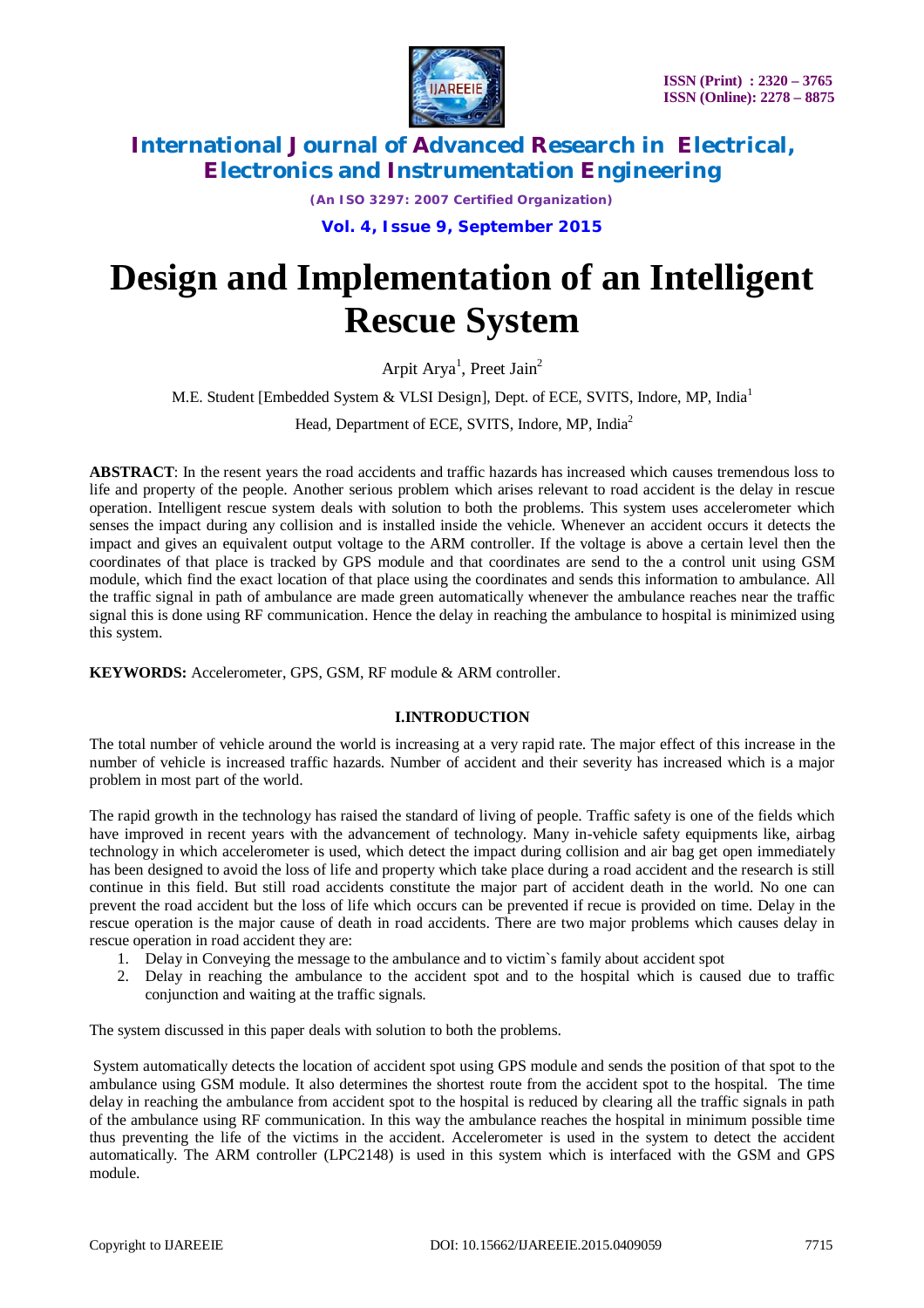

*(An ISO 3297: 2007 Certified Organization)*

#### **Vol. 4, Issue 9, September 2015**

#### **II.SYSTEM MODEL**

The system is divided into four main sections which communicate with each other and helps to locate the position of accident spot and also to minimize the time delay in rescue operation. These three main sections are

Vehicle section

This section consists of ARM controller interfaced with GSM module, GPS module and accelerometer and this is installed inside the vehicle. Accelerometer detects the tilt of the vehicle and converts it into an equivalent analog voltage signal



#### **Figure 1 Block diagram of vehicle section**

. Whenever the voltage level is more than the threshold voltage the ARM controller interpreted it as an accident. The GPS module detects the location of that place and the coordinates of that place is send to the control section using GSM module.

Control section

This section consists of a system installed with a software program which receives the coordinates of the accident spot send by the vehicle unit and determines the exact position of the spot using the coordinates. It also determines the nearest hospital to that spot and the shortest path to reach the hospital from the spot. It sends all this information to the ambulance section and also to the nearby hospital using GSM module.

Ambulance section

Ambulance consists of RF transmitter which transmits the RF signal to the traffic section. The traffic signals in the path of the ambulance are cleared as soon as the vehicle reaches with in a specific distance from the traffic light. This is done through the RF communication between the traffic signal and the ambulance.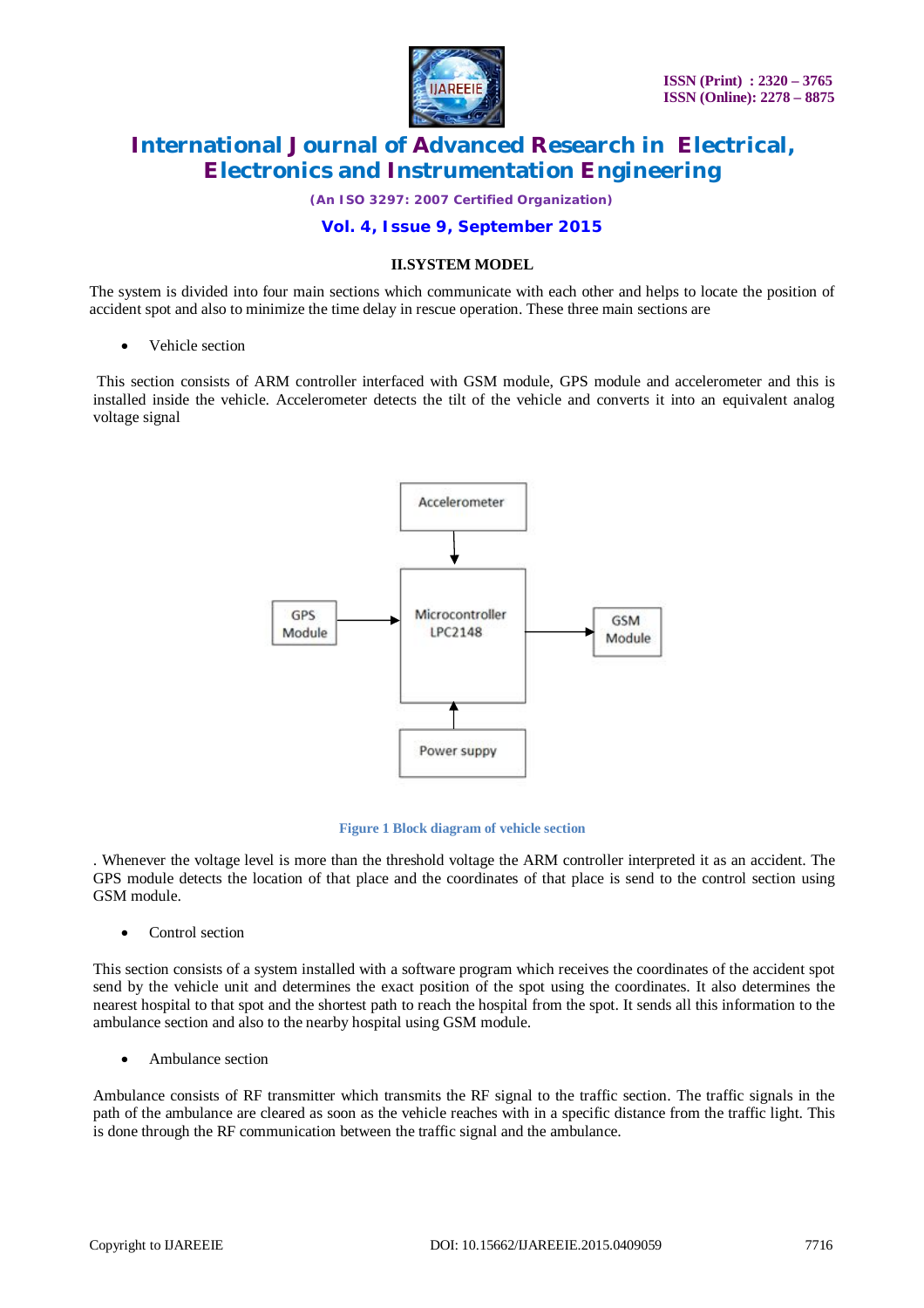

*(An ISO 3297: 2007 Certified Organization)*

### **Vol. 4, Issue 9, September 2015**



**Figure 2 Block diagram of ambulance section**

Traffic Section

Each traffic signal in the path of the ambulance consists of RF receiver. Whenever the ambulance reaches the specific distance from the signal it is made green automatically through RF communication between the traffic section and the ambulance section. Thus the delay in reaching the ambulance to the hospital from accident spot is minimized.



**Figure 3 Block diagram of traffic section**

#### **III. PREVIOUS WORK**

In recent year many systems have been developed to detect accident and to rescue injured persons in the accident as the number of road accident have increased. System have developed which uses GPS and GSM module to locate the accident spot and to sent the location of accident spot to the already saved number in the memory of microcontroller [2][3].

Automatic traffic accident detection and notification with smart phone: this paper specify the use of smart phone to automatically detect the accident and notify a control unit and also provide the situational details like GPS coordinates and photographs of the accident spot [1]. Another paper Automatic vehicle accident detection system uses GPS and GSM module to locate the accident spot and send the details of the victim to the medical help centre and to the nearby police station [2]. Automatic accident detection and ambulance rescue with intelligent traffic light system focuses on controlling the traffic light in the path of the ambulance so that time delay in reaching the hospital can be minimized [5].

Road accidents cannot completely avoid but it is possible to provide assistance after the accident to the victim as soon as possible thereby improving the chance of survival of the people [4]. Road accidents can be minimized if the driver fatigue symptoms can be detected. Sensor like gas, alcohol, eye blinking can be used for this propose [6].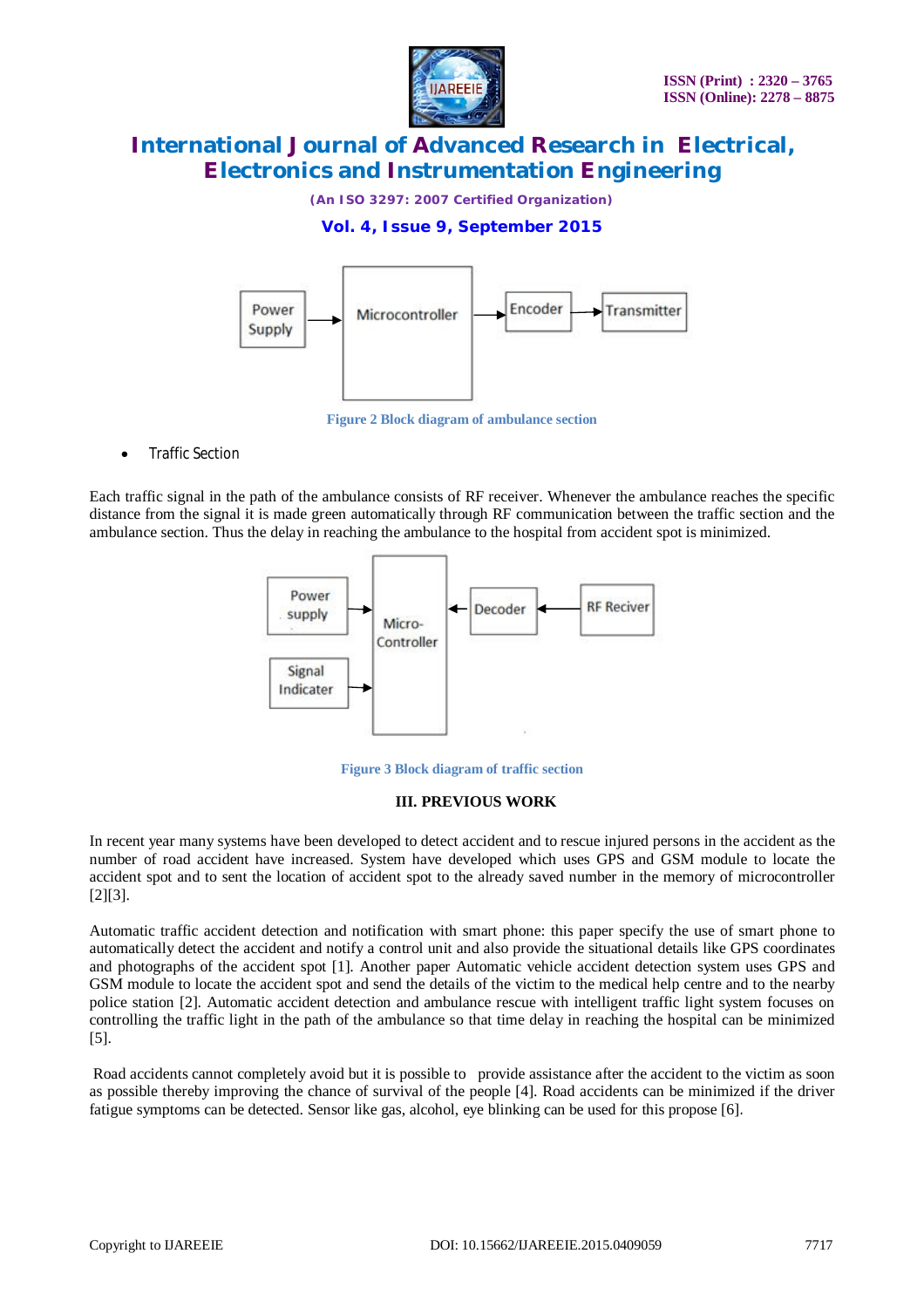

*(An ISO 3297: 2007 Certified Organization)*

### **Vol. 4, Issue 9, September 2015**

#### **IV. SYSTEM DISCRIPTION**

The vehicle unit placed inside the vehicle consists of accelerometer [7] which senses the tilt of the vehicle and sends the analog signal corresponding to the tilt to microcontroller LPC2148 which converts the analog signal into digital using inbuilt 10 bit analog to digital converter. Controller is programmed in such a way that whenever the output from the sensor is above the threshold value, the location of the spot as determined by the GPS module interfaced with the controller is send automatically to the control section using GSM module. The figure 4 given below shows the hardware unit of the system.



**Figure 4 Hardware unit of system**

The control section determines the exact location of the spot using the received coordinates and finds the nearest hospital from the spot. It also sends this information to the ambulance section and to the hospital.

Ambulance is equipped with the RF receiver and the traffic system consists of Microcontroller, whenever the ambulance is within a specific distance from the traffic signal the traffic light automatically get green. This is accomplished through RF communication between the traffic signal and the ambulance. Hence the delay caused due to waiting for signal to become green is minimized.

#### **V. EXPERIMENTAL RESULTS**

### **Normal working condition:**

Figure 5 shows the result of the system during its normal operation that is when the accelerometer is at its normal condition without any tilt.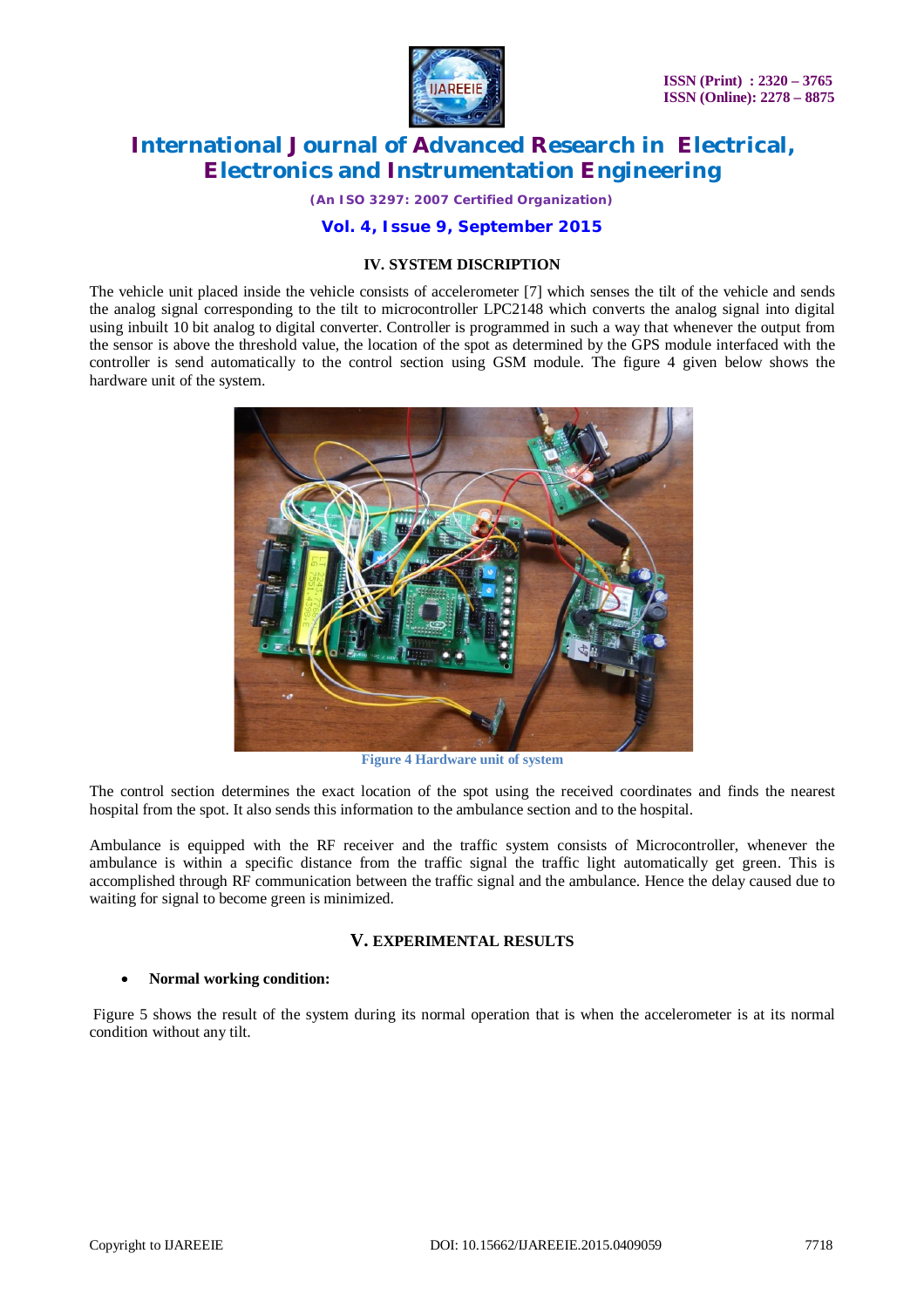

*(An ISO 3297: 2007 Certified Organization)* **Vol. 4, Issue 9, September 2015**



**Figure 5 Normal condition**

This can be seen from the figure that LCD is showing the latitude and longitude coordinates of the place. This is assumed that the vehicle has not suffered an accident.

#### **Accident Condition:**

As shown in the figure given below, when the tilt of the accelerometer is greater than some threshold level the system is programmed in such a way that the location of the place as determined by the GPS module is send to the control unit through the GSM module.



**Figure 6 Accident condition**

 This is assumed that an accident has occurred in this condition. Programming is done in such a way that LCD shows the name of the place where accident had occurred.